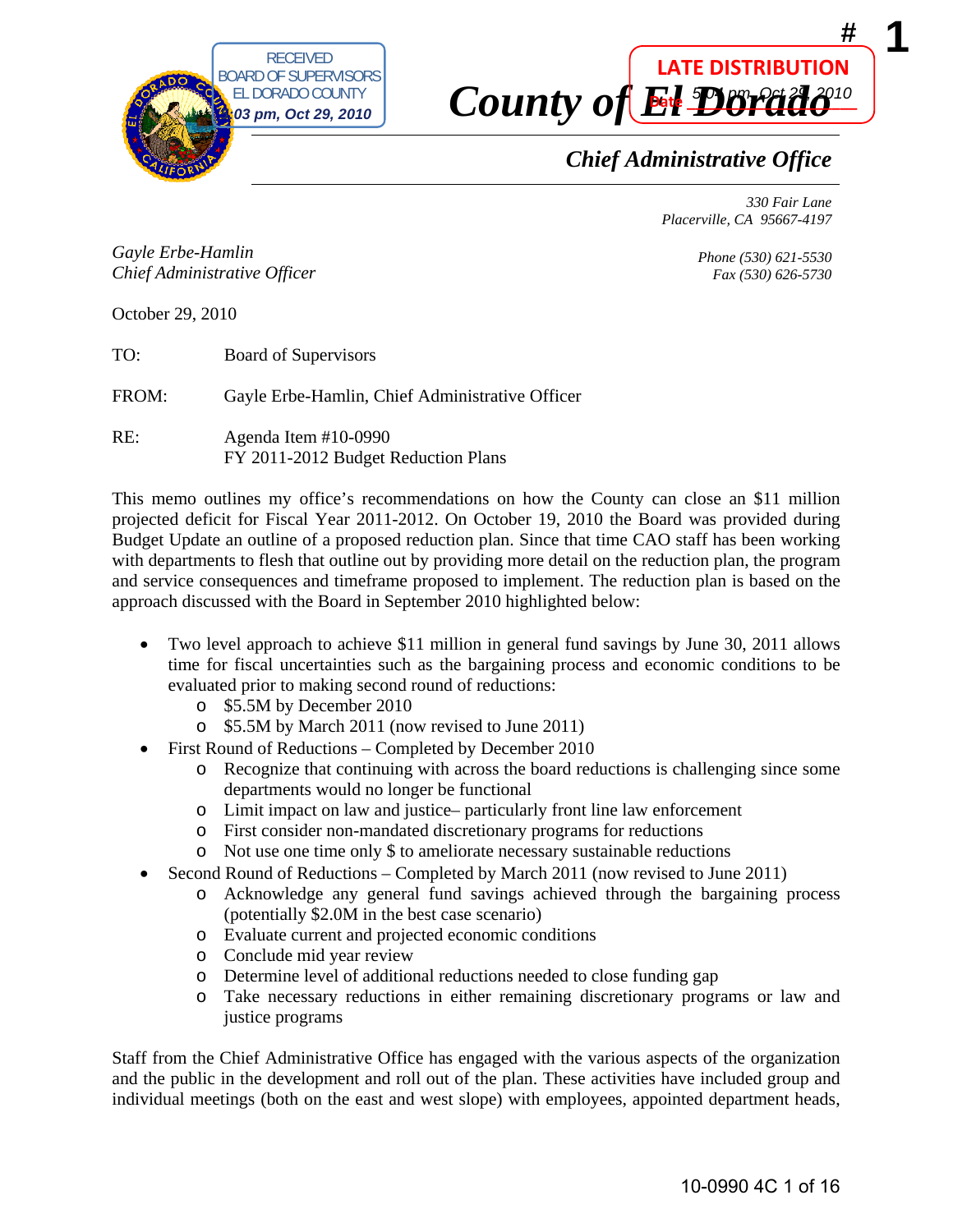elected department heads, interested public, the Tax Payers' Association and the media. We have heard from defenders of every program that is proposed for reductions and understand the very difficult decisions that face the Board in making these reductions. However, what we have not heard is another plan other than: to delay taking any action now and wait until we know more. We do not believe that course is a wise course.

We know that we need the first \$5.5 million of reductions at a minimum. While the proposed plan makes ugly cuts, it is a balanced reduction plan in that it no longer depends solely on across the board reductions and instead looks to continue Board priorities albeit at very lean service levels, maintains critical levels of front line law enforcement, and reduces general government to base but still functional levels of operation. If the Board approves the first round of reductions as proposed and further reductions are ultimately needed we recommend those be dealt with within the regular Fiscal Year 2011-12 budget process during Spring 2011.

As you know, we still have significant factors impacting our General Fund budget that are not yet certain. The outcome of labor contract negotiations may reduce County costs in Fiscal Year 2011- 2012 and beyond. Departmental operations during this year may result in cost savings that would leave a fund balance that is higher than expected for next year. We may see economic trends which would allow a more optimistic forecast of revenues; such as an increase in TOT, property taxes or sales tax. Any of these factors could reduce the remaining \$5.5 million projected General Fund deficit for next year. It is for these reasons that we recommend dealing with any remaining deficit in the regular budget process. However if we fall short in approving the current reduction plan we may not have reduced the deficit a sufficient amount to wait that long. On November  $15<sup>th</sup>$  we will be asking the Board to approve the reduction plan and will provide the Board with our final recommendations on next steps based on the outcome of that meeting.

Attached to this agenda item is a listing of the programs and services impacted by the proposed reduction plan with impacts and implementation timelines identified. In trying to understand the consequences of these reductions on departments we generally asked them to respond to the following questions:

- How would you absorb the proposed reduction and what service consequences would result from the reduction; and,
- What changes in your department's staffing would have to be made under the reduction plan?

On Monday November 1, 2010, I request the Board provide comment on the two level approach and clarify your expectations of departments relative to providing the Board with information upon which to make a decision. After that you will hear from the Law and Justice departments about their proposed reduction plans. Then on November  $3<sup>rd</sup>$  you will be able to go over all the rest of the reduction plan, ask questions of staff and hear public comment. The only exception is Parks Operation and Maintenance which has been grouped with the rest of the park topics (Parks Master Plan, Trails and Rails) on November 8th. I recommend the Board continue Agenda Item #10-0990 to November  $3<sup>rd</sup>$  in order to continue this budget discussion at that time.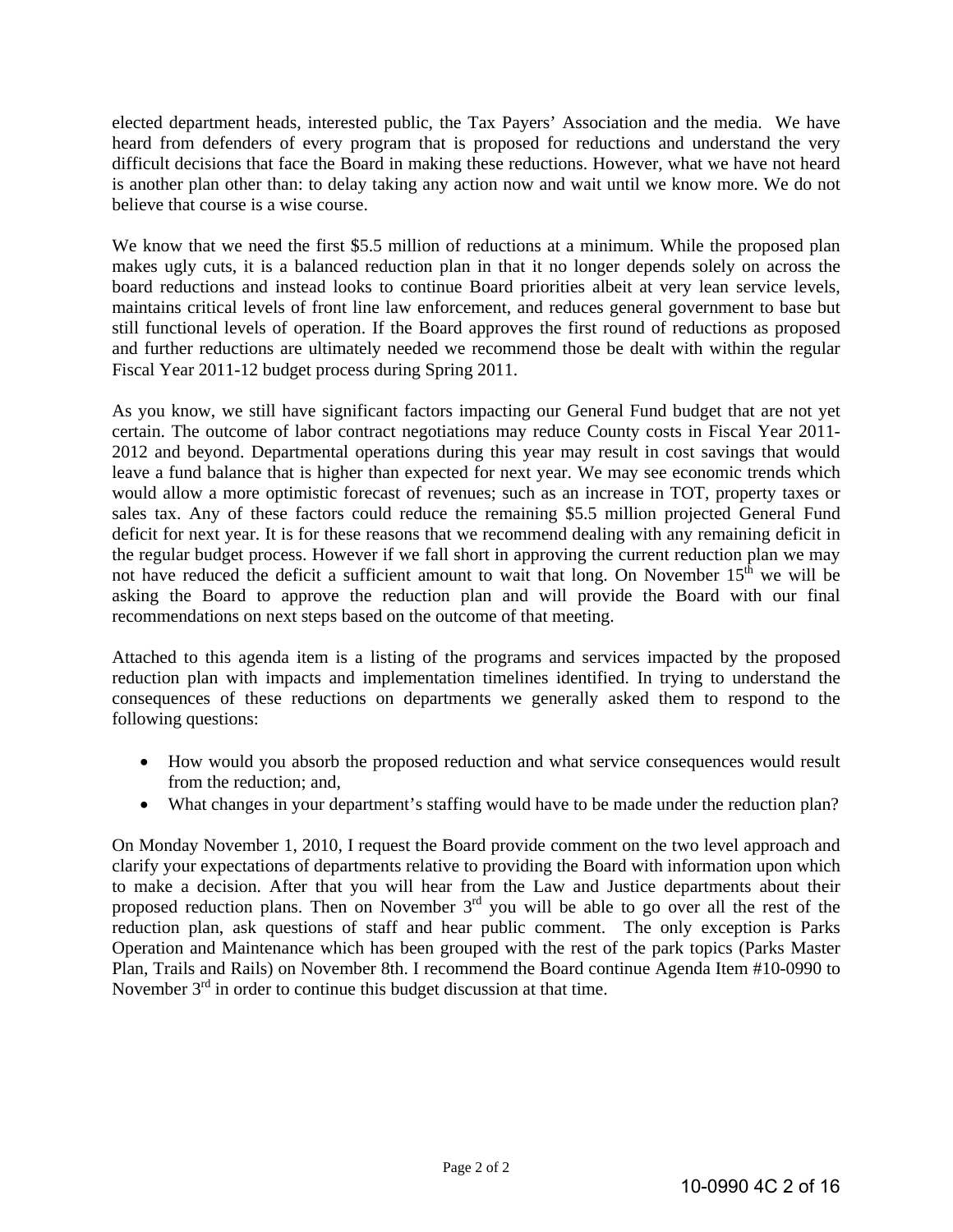# **Attachment A: CAO Proposed Reduction Plan and ERI Savings**

#### **Discretionary Program Reduction**

#### **Library Branch Subsidy** - Reduction of \$250,000

*Reduction Plan:* A reduction of \$250,000 to branch library operations would be achieved by eliminating 1.0 FTE Library Assistant (0.5 FTE Library Assistant through the Early Retirement Incentive Program and 0.5 FTE Library Assistant from a current vacancy); reducing extra help staff by \$50,000; reducing library materials (books, subscriptions, etc.) by \$100,000 and other services and supplies by \$10,000; deferring computer equipment replacement purchases of \$20,000; and increasing the use of library fund balance by \$40,000.

*Impact to Program/Services:* Staff reductions will require revised hours of operation for the various branch libraries; however the department is working to restructure staff schedules and branch hours in such a way that the impact to library patrons would be minimized. The most significant change in days of operation would be in El Dorado Hills where that branch would go from 6 days a week to 5 days, similar to most other branches. Reductions in staff combined with reductions in materials and equipment purchases will result in fewer materials available for check out, longer waits for library materials, less access to public computers, study assistance and research, and fewer educational programs.

Additional detail can be found in Attachment 2B of this agenda item which is the Library information presented to the Board on September 15, 2010.

*Implementation Timeline:* The proposed funding reduction does not result in a reduction in force. The department would implement the reductions and revised hours of branch operations to be effective January 1, 2011.

#### **Sr. Nutrition Programs/Activities** - Reduction of \$400,000

*Reduction Plan:* The Sr. Nutrition program has a total budget of approximately \$1.37 million comprised of \$752,000 from state and federal funds as well as donations and a General Fund contribution of \$615,000. A reduction of \$400,000 to the Sr. Nutrition Program would result in the elimination of congregate meal programs at El Dorado Hills, Diamond Springs, Greenwood, Pioneer Park and Pollock Pines. Reductions would be achieved primarily through a reduction of staff (5.06 FTEs) and the elimination of facility costs (rent, utilities, etc.).

*Impact to Program/Services:* Congregate meal programs would only be provided at the Placerville and South Lake Tahoe core sites. Home delivered meals would be offered in lieu of congregate meals for those affected by the congregate meal program reductions who meet eligibility requirements. Frozen home delivered meals would be available to people who live out of delivery range for hot meals. Home delivered meals would be provided to the extent there is a sufficient volunteer workforce available to provide delivery services. The elimination of congregate meal sites at rented facilities in Diamond Springs and Pollock Pines would also result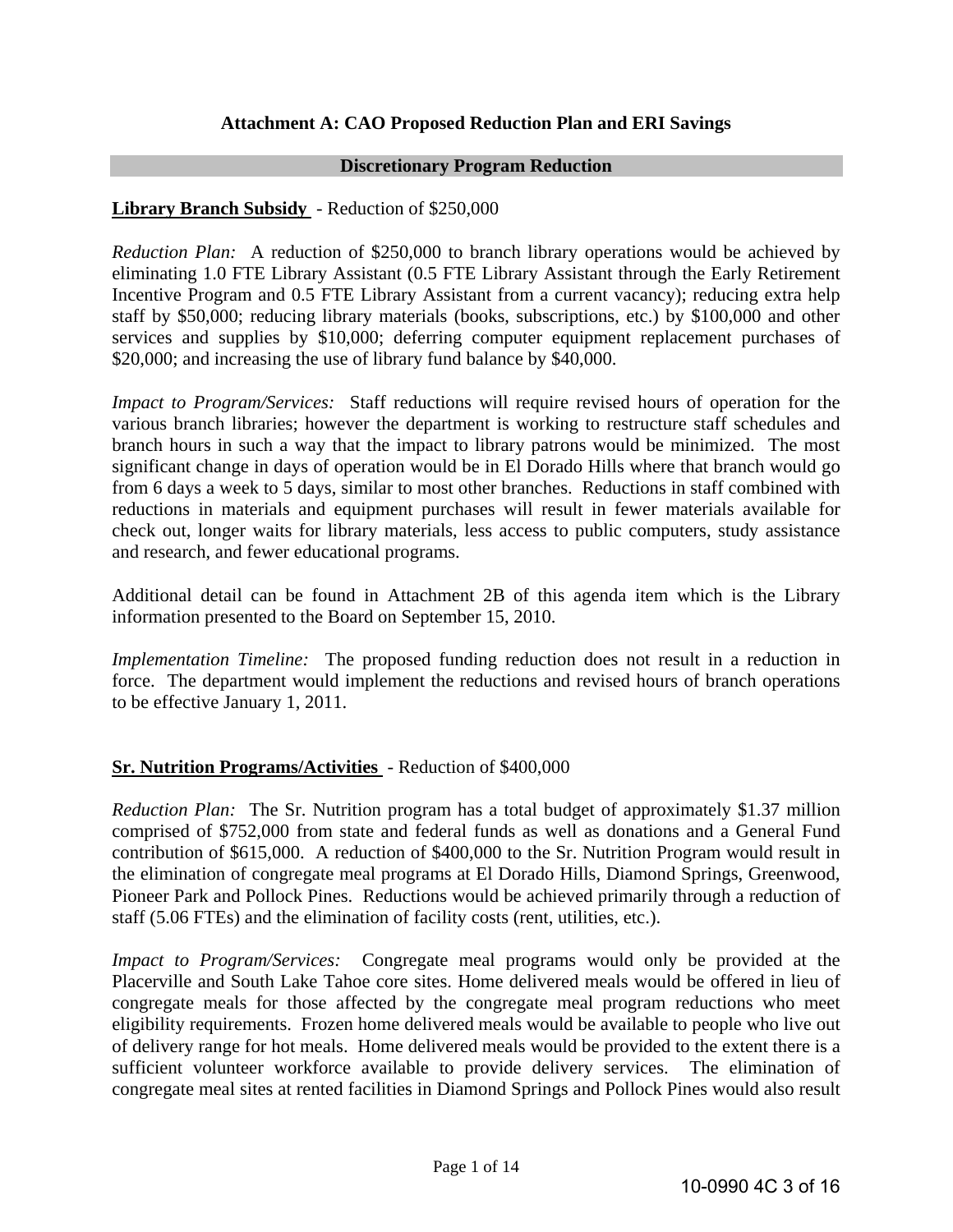in the elimination of the senior activities conducted at those sites since the leases would be terminated.

Additional detail can be found in Attachments  $2D - 2F$  of this agenda item which include materials presented to the Board on September 15, 2010.

*Implementation Timeline:* The recommended implementation date is March 1, 2011. This date will allow sufficient time for the department to implement the proposed reductions and changes in operations.

### **Sr. Legal / Elder Protection** - Reduction of \$215,000

*Reduction Plan:* The combined Sr. Legal Services/Elder Protection program has a total budget of approximately \$315,000 comprised of \$215,000 from the General Fund, \$60,000 from Title III Older American's Act funds and \$40,000 from donations. The proposed reduction would reduce the General Fund contribution to the minimum match (\$5,500) required for Older American's Act funding (\$54,500) for the Sr. Legal Services program and the elimination of the Elder Protection Unit. Reductions would be achieved through a reduction in force of 1.0 FTE Attorney and 1.0 FTE Paralegal. The program would be required to maintain donations at approximately 88% of current levels to continue to fund the remaining 0.5 FTE Attorney and 0.50 FTE Secretary, along with continued volunteer support.

*Impact to Program/Services:* The Elder Protection Unit (EPU) would be eliminated. Funding provided through the Older Americans Act combined with program donations would be used to provide limited senior legal services. The number of seniors receiving services would be reduced to approximately 40% of current levels. Minimal education programs would be provided at the Placerville Senior Center only and the ability to provide outreach would be substantially reduced, with primary focus on advice and consultation versus product outcome (i.e. wills, trusts, summary probates, etc.). The elimination of the EPU would reduce the multidisciplinary efforts focused on prevention and protection of elder citizens. Although crisis intervention would continue to be a priority, efforts will be reduced due to limited staffing.

Additional detail can be found in Attachments  $2D - 2F$  of this agenda item which include materials presented to the Board on September 15, 2010.

*Implementation Timeline:* The recommended implementation date is March 1, 2011. This date will allow sufficient time for the department to identify core services and priorities for the Sr. Legal Program, transition services for existing client cases and implement the proposed reductions going forward. The department is in the process of reviewing potential revenue opportunities from donations. To the extent that sustainable revenues can be achieved, reductions may be reduced.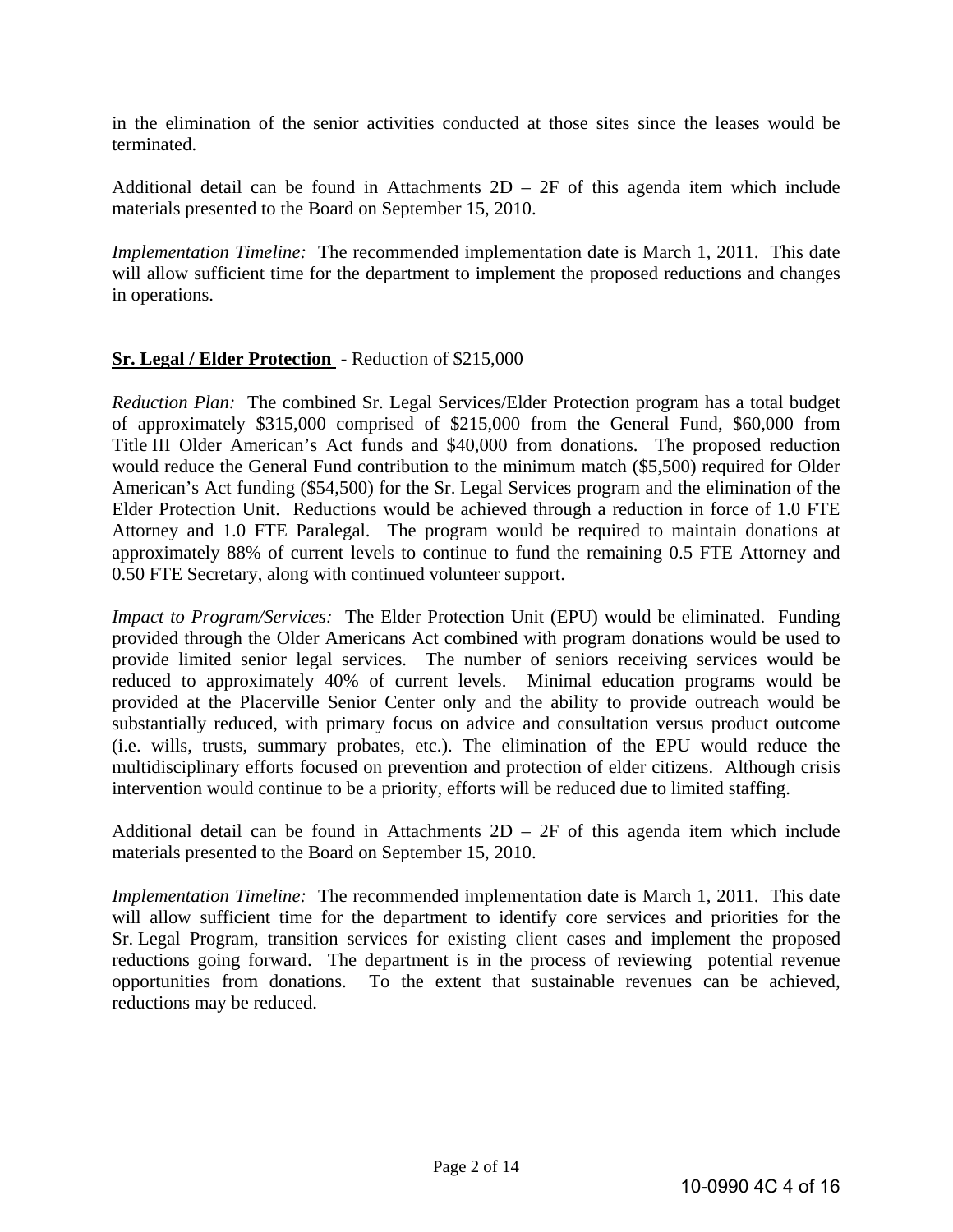## **Sr. Day Care** - Reduction of \$60,000

*Reduction Plan:* The Sr. Day Care program has a total budget of approximately \$409,000 comprised primarily of fees for services, federal funds, donations and a General Fund contribution of \$60,000 in FY 2011-12. The proposed reduction would eliminate the General Fund contribution. Without this contribution, there is insufficient funding to operate a licensed/certified Sr. Day Care program and this program would be eliminated.

*Impact to Program/Services:* The Sr. Day Care program is located at 935A Spring Street in Placerville and currently serves a total of 41 clients with an average daily attendance of 22 clients. Day care services for these clients would be eliminated.

Additional detail can be found in Attachments  $2D - 2F$  of this agenda item which include materials presented to the Board on September 15, 2010.

*Implementation Timeline:* The recommended implementation date is July 1, 2011. Staff reductions of 5.10 FTE would be accomplished through the FY 2011-12 Recommended Budget process and be effective July 1, 2011. The department has identified potential revenue opportunities from increased fees and enhanced donations. To the extent that sustainable revenues can be achieved, the Sr. Day Care program could be maintained. The recommended implementation date of July 1, 2011 would allow the department to explore and implement potential revenue sources that could support the program in FY 2011-12 and beyond.

#### **General Plan Implementation** - Reduction of \$200,000

*Reduction Plan:* A reduction of \$200,000 results in the elimination of two planner positions. The department currently has one Sr. Planner vacancy due to a resignation. The activities associated with this Sr. Planner were revenue generating activities. However these activities have continued to slow down and the department is currently holding this position vacant. If activity levels have increased enough to fund this position, then one of the Sr. Planners currently assigned to General Plan Implementation could shift into current planning services. However, if activity continues to decline, this reduction would result in a reduction in force of two Sr. Planners.

*Impact to Program/Services:* Most General Plan Implementation tasks not yet completed would need to be placed "on hold" until the economy improves or other sources of General Plan funding become available. Attachment E of this Agenda item, Memo from Roger Trout, dated September 14, 2010, details the specific impacts of this budget reduction.

It should be noted that the Revised Zoning Ordinance is going to require a CEQA review. This process could take up to a year to complete. The Department will be returning to the Board with a recommendation as to how to proceed with this review. After discussions with County Counsel it has been determined that an outside consultant would need to be hired to perform this task. This CEQA review could cost as much as \$200,000 which is currently not included in the County budget. The Chief Administrative Office recommends that this funding come out of one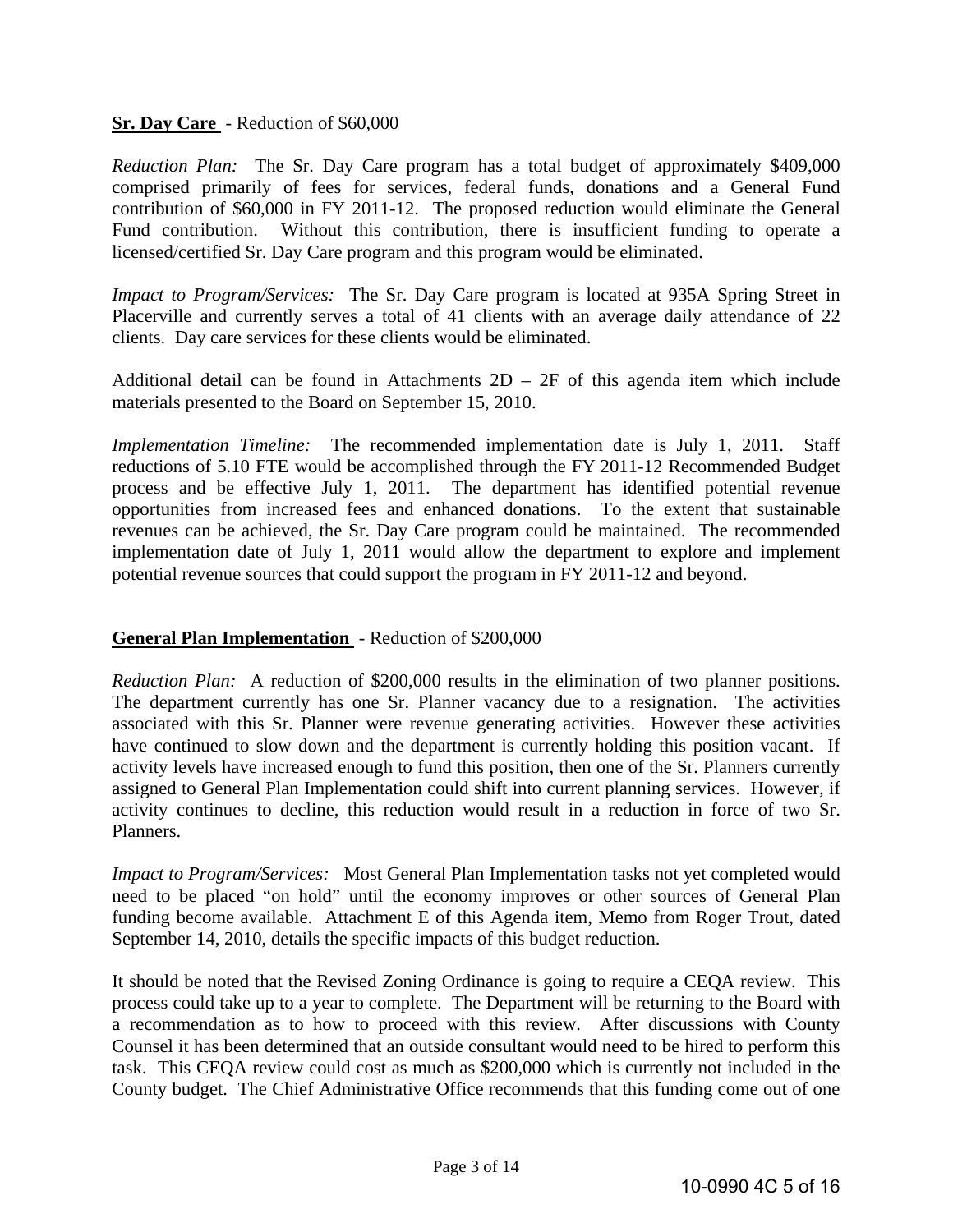time funds such as Contingency. This will be a one time expense, therefore the use of one time monies is appropriate.

*Implementation Timeline:* In order to achieve full savings by July 1, 2011, any reductions in force would need to be completed by March, 2011.

#### **Economic Development** - Reduction of \$130,000

*Reduction Plan:* A reduction of \$130,000 results in the elimination of one Economic Development Coordinator position as of June 30, 2011. The Economic Development Coordinator is funded in large part with Transient Occupancy Tax (TOT) dollars. Policy 10.1.6.4 of the General Plan states that "The majority of transient occupancy tax (TOT) generated revenue shall be directed toward the promotion of tourism, entertainment, business, and leisure travel in El Dorado County."

*Impact to Program/Services:* Certain programs handled by the Economic Development Coordinator associated with grant funding (e.g., Vital Assets grant) will be completed by the end of this fiscal year. No further grant funding for these activities is anticipated. While the Economic Development Coordinator currently plays a lead role in program activities that focus on business retention and expansion, it is important to note that many other departments in the County also play a role in promoting and ensuring economic development. The Chief Administrative Office is proposing shifting the \$130,000 supporting the Economic Development Coordinator to Development Services to help offset other general fund economic development activities already taking place in the department such as the planning and building activities associated with tourist-related commercial operations. The \$50,000 remaining in economic development funds will provide CAO staff support for the Economic Development Advisory Committee (EDAC), the processing and invoicing of Promotions' contracts plus ongoing executive level support of economic development.

Additional detail can be found in Attachment F of this agenda item presented to the Board on September 15, 2010.

*Implementation Timeline:* The Economic Development Coordinator would complete current projects by June 2011 and the reduction in force will be effective July 1, 2011.

#### **General Fund Contribution to Roads** - Reduction of \$1,000,000

*Reduction Plan:* The Department of Transportation proposes a reduction in the purchase of materials for the surface treatment program on the County's roads. However, the Chief Administrative Office feels that the Board considers the maintenance of the County road system as a high priority. Therefore, the Chief Administrative Office is proposing that the Department look at purchasing these materials with available fund balance from the Road Fund, which would result in no impact to the current surface treatment program.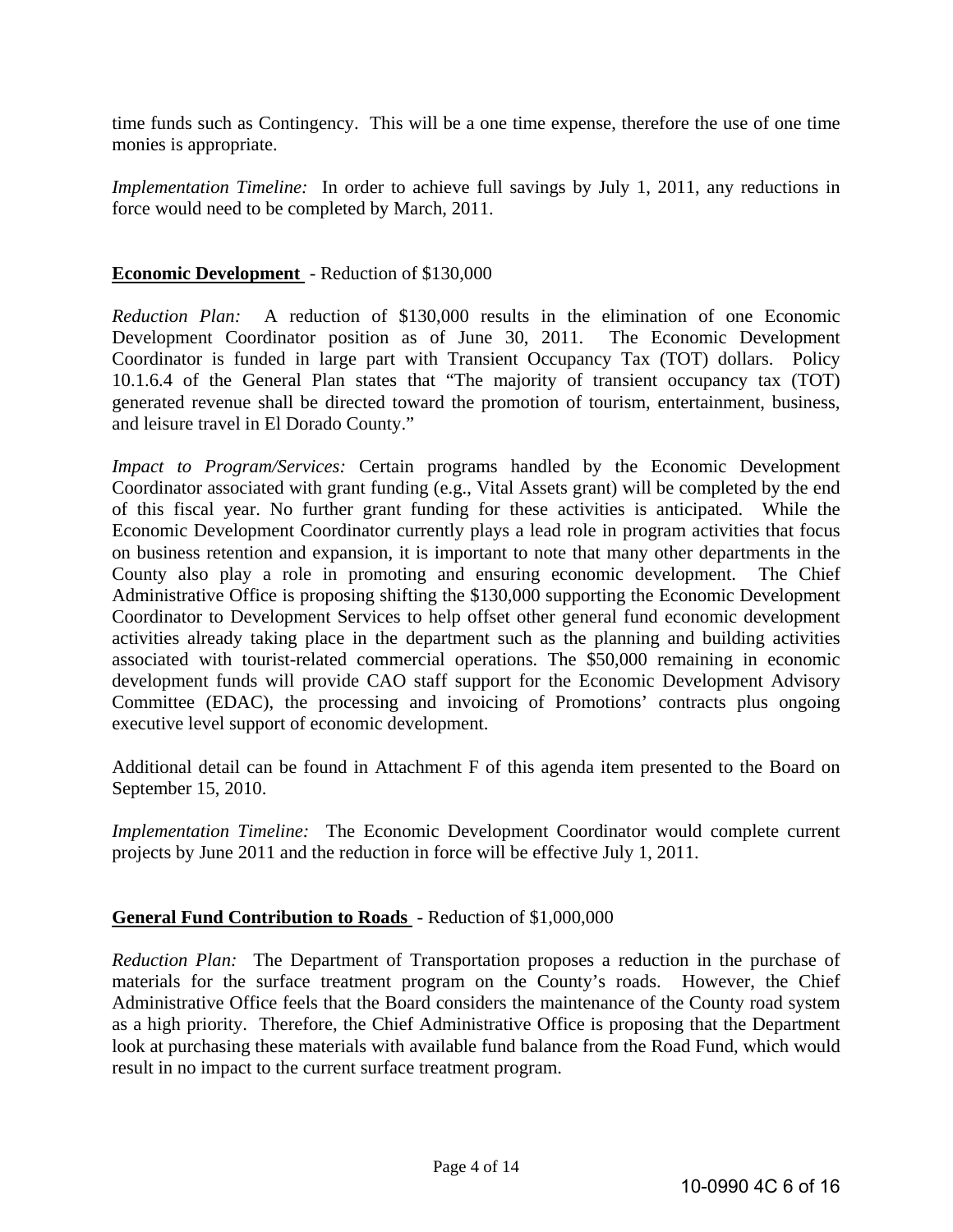*Impact to Program/Services:* Currently the Department utilizes these General Fund dollars to fund a large portion of the chip seal program as well as some Capital Overlay and Rehabilitation Projects. The funding primarily pays for materials. One of the benefits of this program for the County is that DOT's labor costs can either be applied to the surface treatment program or to other activities. DOT proposes that a loss of this funding would result in the department redirecting staff into activities that are less materials intensive like ditching, brushing, pavement repairs, etc., where there is a backlog of work to do. The Chief Administrative Office recommends that DOT try and maintain the surface treatment program at the current level, and utilize available fund balance in the Road Fund to offset the partial loss of the General Fund revenue. It is important to note that the use of Fund Balance is one-time in nature and is not sustainable in FY 2012-13.

*Implementation Timeline:* The loss of this funding does not result in any reductions in force. Therefore the department can incorporate the reduced General Fund dollars into the FY 2011-12 budget and look at the fund balance available in the Road Fund as a source to backfill the surface treatment program in FY 2011-12.

### **GIS** - Reduction of \$400,000

*Reduction Plan:* The Department has not provided a plan as to how this reduction will be achieved. At this time there is one early retirement incentive which was approved by the Board on October 26. The CAO's recommendation is that this position be eliminated and applied towards the reduction. The CAO's office further recommends that staffing be reduced to achieve the full \$400,000 which could result in an additional three positions being eliminated. The CAO's office recommends that the Department engage with users of GIS to develop a strategic plan over the next several months. In addition, cost recovery will be reviewed to achieve revenue offsets if appropriate based on a methodology approved by the Auditor's office that is compliant with OMB A-87 guidelines.

*Impact to Program/Services:* With the reduction of staff, it is anticipated that the GIS function will be reduced to maintenance only with no significant upgrades or development. Due to the lack of information on a strategic direction it is difficult to determine future impacts. In order to clarify the future direction of the GIS function and how this discretionary program should be funded it is critical that the Department provide the Board of Supervisor's and Chief Administrative Office with a comprehensive strategic plan that will provide sufficient detail to make future funding decisions. Development of the strategic plan should include input from the Development Services Department and Department of Transportation as well as any other departments or community groups that have a significant stake in the future direction of GIS.

*Implementation Timeline:* The first staff reduction from the early retirement incentive will be achieved by December 31, 2010. The FY 2011-12 Recommended budget will include reductions to achieve the \$400,000 less the ERI. Any reductions in force will be brought to the Board in March, 2011 with an amended Personnel Allocation Resolution.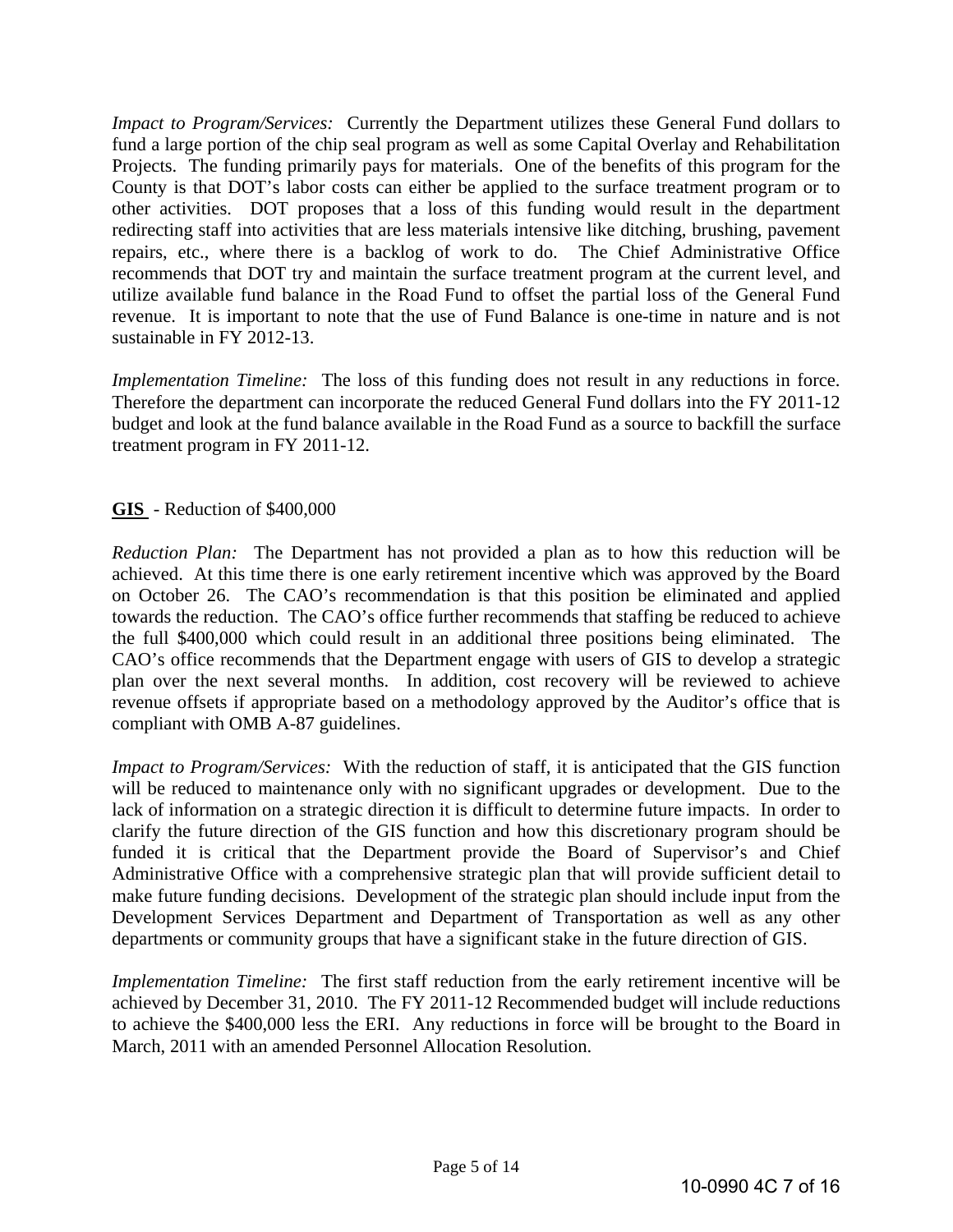# **Parks/Grounds/Trails/Cemeteries** - Reduction of \$100,000

*Reduction Plan:* The Department of Transportation is looking at reducing extra help which would achieve the \$100,000 reduction.

*Impact to Program/Services:* An in depth review of parks, grounds, trails and cemeteries is scheduled for November  $8<sup>th</sup>$ . The proposed reduction of \$100,000 will result in reduced levels of service across all programs.

*Implementation Timeline:* The Department will include the reduction in the FY 2010-11 budget.

# **Museum** - Reduction of \$50,000

*Reduction Plan:* The Museum program has a total budget of approximately \$118,000 with revenues of \$6,000 and a Net County Cost of \$112,000. A reduction of \$50,000 would be achieved by reducing the Museum Coordinator position from 1.0 FTE to 0.5 FTE.

*Impact to Program/Services:* The reduction in the Museum Coordinator position would result in a reduction in Museum hours of operation from 34 hours per week Tuesday through Sunday to 20 hours per week Wednesday through Saturday. The Museum currently relies on a significant volunteer workforce; however oversight by the Museum Coordinator is necessary to ensure adequate supervision of that workforce as well as appropriate management of museum activities, archives and collections. The Museum's weekly "Open House Research Day" would be scheduled based upon availability of permanent staff and knowledgeable research volunteers. The Museum Coordinator's involvement in special projects such as the Railroad Park, long term planning, fund raising, and outreach would be significantly reduced or eliminated.

#### *Implementation Timeline:*

The recommended implementation date is July 1, 2011. The Museum Coordinator position would be reduced through the FY 2011-12 Recommended Budget process and the resulting changes to the museum hours of operation would be effective July 1, 2011. The department has identified a number of potential revenue opportunities for the Museum program such as increased donations from the Museums Foundation, revenues from the sale of donated items, and implementation of a small Museum admission fee. To the extent that sustainable revenues are identified, reductions to the museum program and staffing could be restored. The recommended implementation date of July 1, 2011 would allow the department to explore potential revenue sources that could help support museum operations in FY 2011-12 and beyond.

#### **UCCE** - Reduction of \$150,000

*Reduction Plan:* The Department is proposing a reduction of \$144,000 in staff costs and \$6,000 in operating expenses. The decrease in staff results in a reduction in force of 1.2 FTE's.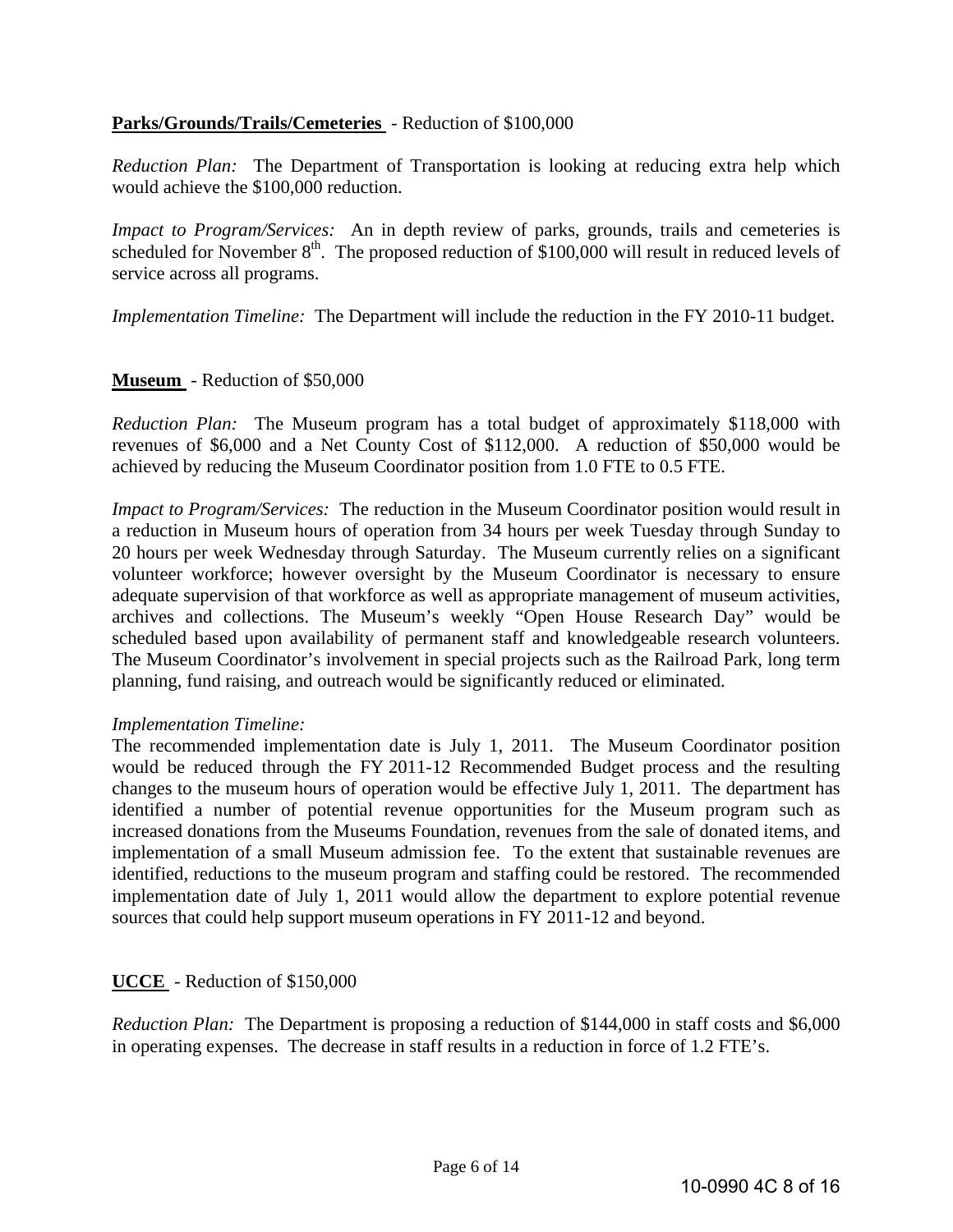*Impact to Program/Services:* The proposed reduction would eliminate the County 4H and Youth Commission program as well as the Master Food Preserver/Master Gardener program. All of these programs are extremely volunteer intensive and require a significant amount of administrative support staff to keep the programs running. The Natural Resource Programs would remain funded as well as the Agriculture Advisor and the Forestry Advisor. These programs are currently funded through the University and the remaining 1.8 administrative support staff funded with general fund dollars would go towards supporting these programs. Additional detail can be found in Attachment 4B of this agenda item which includes a presentation materials for the November 3, 2010 meeting.

*Implementation Timeline:* The 4H program could continue through the current annual cycle. Re-enrollment typically happens in the fall, so the program would be terminated with the fall 2011 cycle. The Master Food Preserver/Master Gardener program would continue through the fiscal year and be discontinued as of July 1, 2011.

# **Grand Jury** - Reduction of \$64,000

*Reduction Plan:* The Penal Code makes a clear distinction between what the grand jury "shall" do, and what it "may" do. The proposed reduction allows sufficient resources for the grand jury to perform its minimum statutory requirement to:

- 1) investigate and submit a report to the presiding judge on the operations, accounts, and records of the officers, departments, or functions of the county or its special legislative districts.
- 2) inquire into the condition and management of county jails.
- 3) inquire into the willful or corrupt misconduct in office of public officers.

All other matters which the grand jury "may" examine under the law are discretionary.

*Impact to Program/Services:* Discretionary activities and reports of the grand jury will likely be reduced or eliminated. Although the law gives the Board of Supervisors authority to set the grand jury budget, it also allows the presiding judge to approve additional expenditures after the Board has been advised of the grand jury's budgetary request. Additional spending by the grand jury ordered by the judge could be addressed on a case-by-case basis with county contingency funds.

*Implementation Timeline:* This budget reduction will be effective July 1, 2011.

# **Veteran Affairs** - Reduction of \$100,000

*Reduction Plan:* One position which has been vacant for several months will be eliminated, resulting in approximately \$52,000 in savings. Additional revenues from the State are anticipated due to an increase in the State's budget for Veteran Affairs.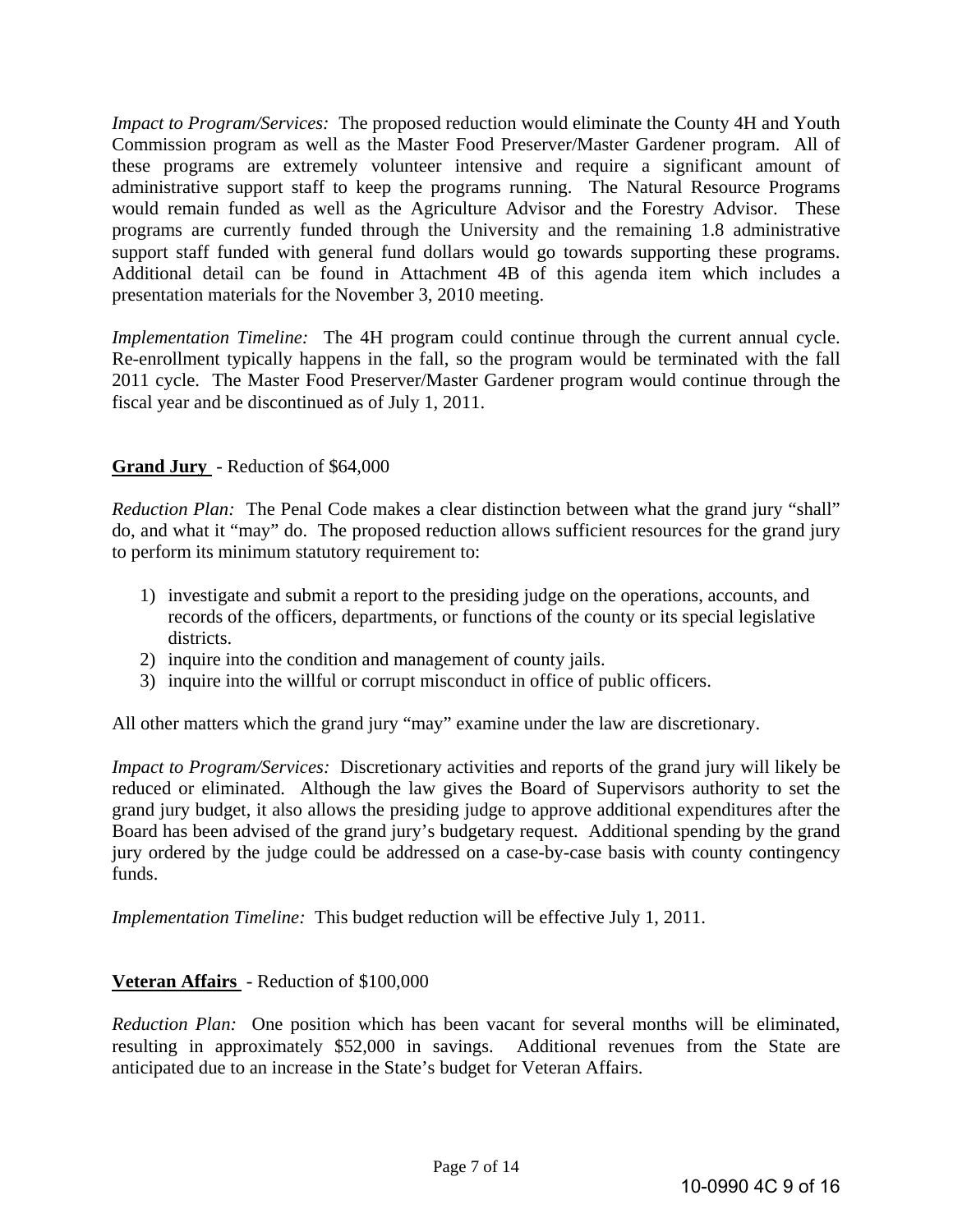*Impact to Program/Services:* The reduction of a Veterans Service Representative may result in longer wait times for the public and increased processing time. We are exploring the possibility of using some special revenue funding to provide part time, extra help support to the two remaining Veterans Service Representatives to cover vacations, sick leave, and other peak workload issues.

*Implementation Timeline:* The position deletion will be included in the next personnel allocation change resolution brought to the Board.

### **General Government Reduction**

# **Board of Supervisors** – Reduction of \$135,837

*Reduction Plan:* Each district budget was reduced to \$193,500, saving \$107,500. An additional \$4,000 will be saved in District budgets by eliminating the appropriation for unemployment insurance. The remaining \$24,337 will be achieved through reductions in the Clerk of the Board budget. Savings of approximately \$14,000 can be achieved in Services and Supplies by forgoing computer and software upgrades, reducing travel costs, and reducing telephone equipment costs. The remaining \$10,000 will have to be achieved through position reductions. The CAO will work with the Clerk to determine whether a whole position should be deleted or whether hours should be reduced for all staff.

*Impact to Program/Services:* Each district will have to reduce appropriations for business expenses. In addition, some districts will have to reduce appropriations for salary and benefits, possibly resulting in a reduction in hours for some Supervisors' assistants.

*Implementation Timeline:* The Board implemented the District budget reduction in FY 2010-11, and it will be carried through to FY 2011-12. The reductions in the Clerk of the Board's office will be implemented by July 1, 2011.

# **Chief Administrative Office** – Reduction of \$189,702

*Reduction Plan:* The Chief Administrative Office reduction plan includes the reduction of a 1.0 FTE Principal Administrative Analyst and utilizes the remaining \$50K in economic development funds to offset CAO staff's time spent in supporting EDAC, Promotions' contract support and in continuing limited facilitation and coordination roles relative to economic development

*Impact to Program/Services:* The reduction of the 1.0 FTE Principal Administrative Analyst will reduce support to the Board of Supervisors and other departments with analytic and/or strategic projects that have a countywide implication. Project examples include annexations and negotiation of property tax increment, analysis of redevelopment agency impacts, fire and emergency services study review, CPS program audit, homeless shelter development, charter review coordination, and solid waste management plan development. In addition to special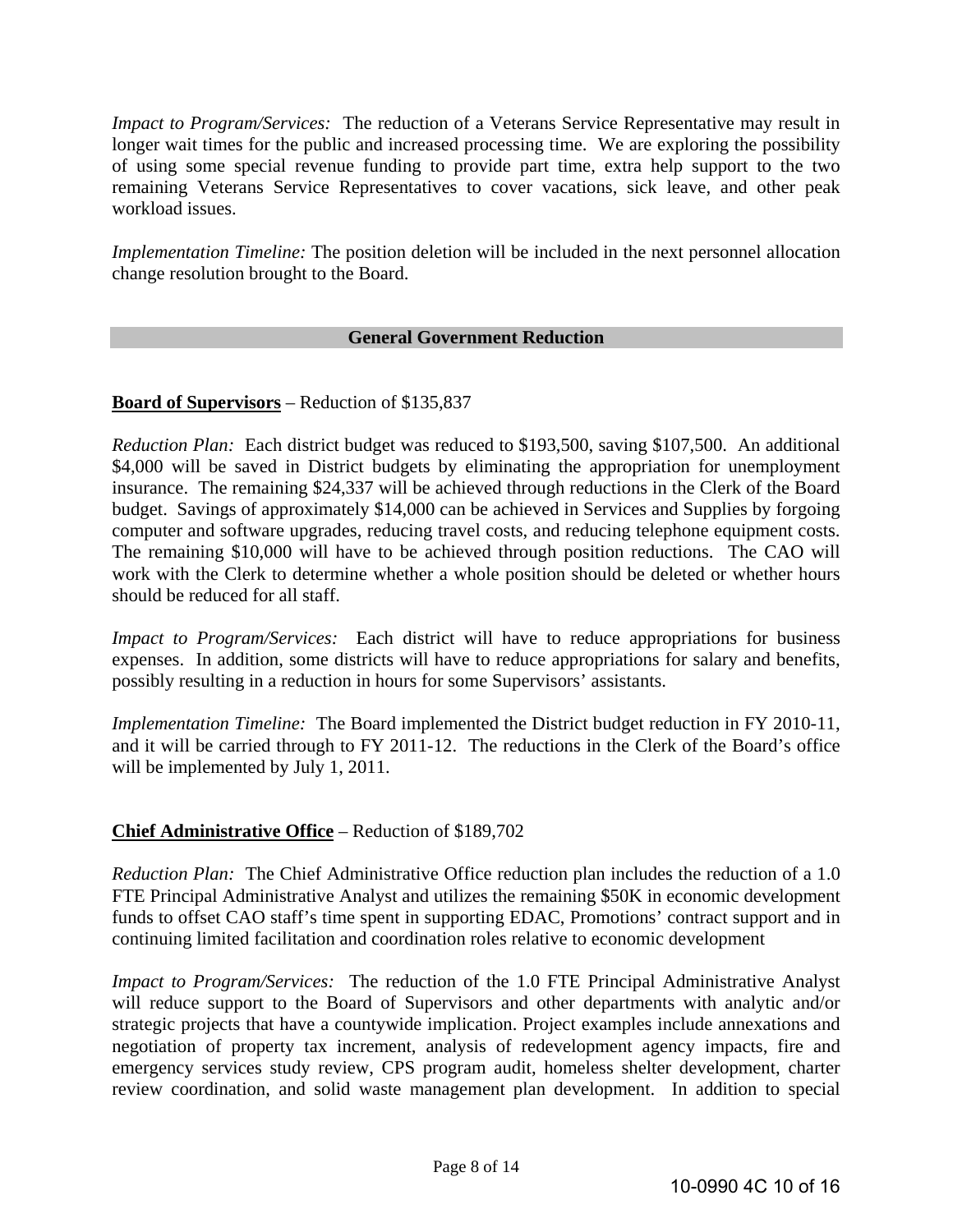projects as needed, the position coordinates media responses, develops routine and emergency public information tools, provides legislative monitoring and policy review, and coordinates Grand Jury responses, status reports and publications. The proposed reduction will limit the Chief Administrative Office's capacity and the skill set to perform these functions. Remaining staff are fully tasked with core duties such as budget management, agenda review and department policy review. With the deletion of the Economic Development Coordinator position certain responsibilities will still remain and be assumed by CAO staff. These include the processing and invoicing of Promotions' contracts and support of EDAC. Additionally, the CAO and ACAO will ensure ongoing coordination with the various economic development organizations in the county.

*Implementation Timeline:* The position reduction would have the Principal Administrative Analyst position reduced through the FY 2011-12 Recommended Budget process, effective July 1, 2011.

# **Auditor-Controller** – Reduction of \$259,855

*Reduction Plan:* A detailed plan has not been provided by the department. The CAO's recommendation is to delete 1.6 FTE's which will be vacated through the ERI Program, as well as a 1.0 vacant FTE. In addition, two positions would be downgraded. The combination of these cuts and position reclassifications will achieve the full 10% reduction.

*Impact to Program/Services:* Due to the ERI, there will be a change in key Payroll staff. Because the Payroll position will be deleted, other staff from within the department will take on this function, causing a reduction in staff in other areas. The other position deletion in the Accounts Payable unit may cause delays in claims auditing and processing.

*Implementation Timeline:* Both ERI reductions will occur by December 31, 2010. The position reclassifications will be included in the next personnel allocation change resolution brought to the Board.

**Treasurer-Tax Collector** – Reduction of \$106,965 (\$75,000 included in ERI; \$31,965 CAO Reduction Plan)

*Reduction Plan:* The Department has proposed to delete a higher level position than the position that was vacated through the ERI. This, in addition to a small reduction in services and supplies will result in the full 10% reduction.

*Impact to Program/Services:* The deletion of the position will result in the shift of much of that position's workload to other employees, which may result in an overall increase in processing and response times, and may affect the audit function.

*Implementation Timeline:* The position deletion will be included in the next personnel allocation change resolution brought to the Board.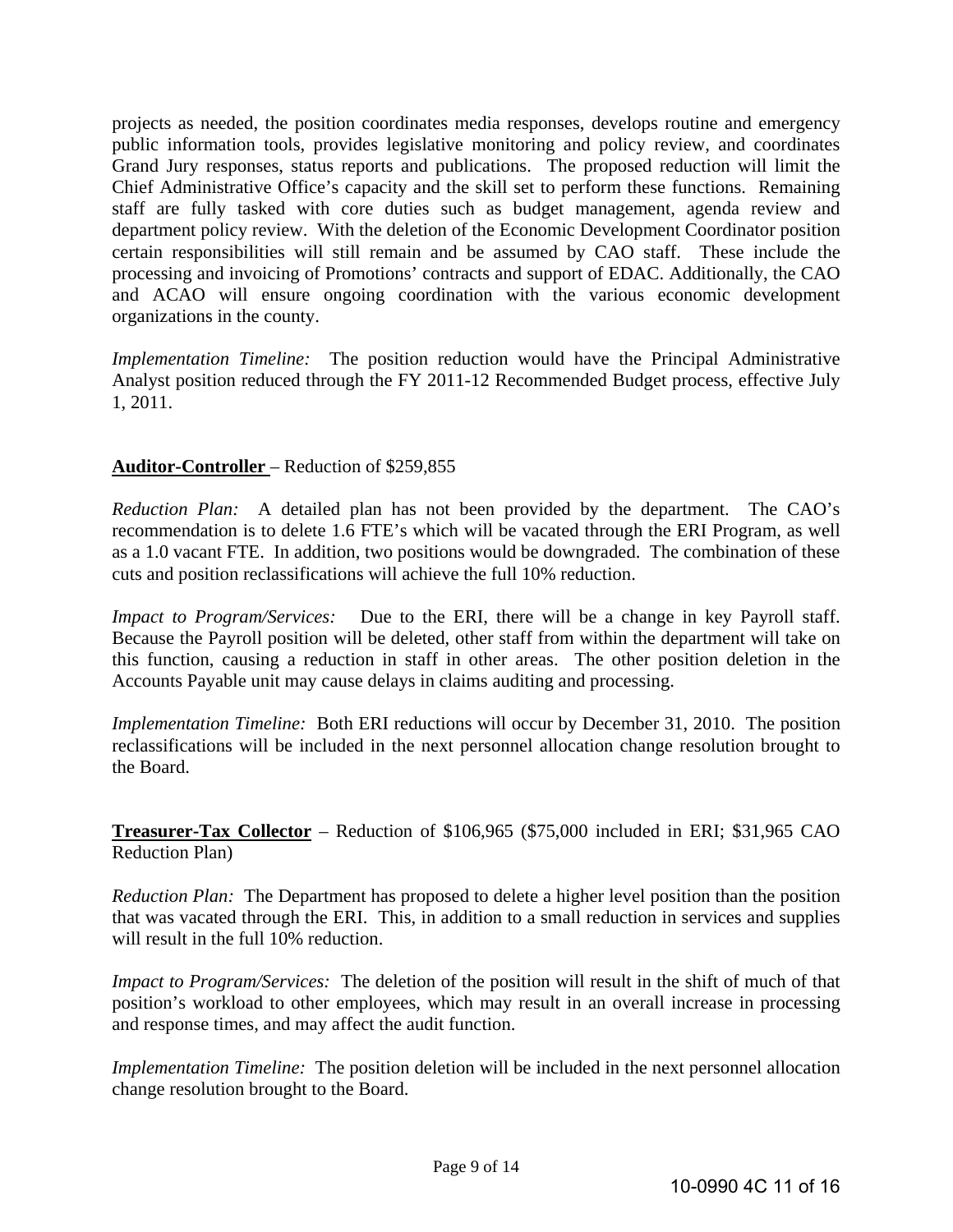**Assessor** –Reduction of \$455,016 (\$292,016 included in ERI; \$163,000 deletion of Assistant Assessor)

*Reduction Plan:* Three employees will retire through the ERI. Two of the positions will be deleted. The third position will be retained; however it will be filled internally and the resulting vacancy will be deleted. In addition, the vacant Assistant Assessor position will be deleted. The department has also proposed one position reclassification in order to retain adequate supervisor to line staff ratios. This request will be reviewed by Human Resources and CAO staff.

*Impact to Program/Services:* The department is reviewing workflow processes and appraisal procedures for opportunities for efficiencies in order to maintain productivity. The department is also considering elimination of some services, such as mailing out homeowner exemption forms. The forms could be made available online, saving the time and expense of these mailings. The overall reduction in resources may still result in overall processing and response time delays and may affect the quality of appraisals, which, in turn, could result in increased assessment appeals. The quality of the inventory may be compromised, which could affect the total value of the property tax roll. It should be noted that while the Assessor Elect has agreed not to fill or fund the Assistant Assessor position, he would prefer to retain the allocation for purposes of succession planning. The CAO recommends eliminating the allocation, as it will be several years before the County is in a position to fund it.

It should also be noted that, to the extent we reduce positions and costs in the Assessor's office, there will be a corresponding reduction in the revenue to Department 15 from Special Districts and Cities for reimbursement of costs associated with administration of the property tax roll. It is estimated that position reductions correlate to revenue reductions of approximately one third of the value of the positions deleted.

*Implementation Timeline:* The ERI positions will not be vacated until December 31, and the Assistant Assessor position will not be vacated until early January. The personnel allocation changes will be made during the mid-year process.

#### **County Counsel** – Reduction of \$102,379

*Reduction Plan:* County Counsel proposes to reduce his departmental budget by 5%, principally through restructuring the administrative and support functions. This will save approximately \$50,000. Reductions in outside attorney costs, which can vary greatly from year to year, and services and supplies will achieve the balance of the savings. The CAO and County Counsel will also evaluate the department's revenues to determine whether there are any opportunities for increases.

*Impact to Program/Services:* The CAO supports County Counsel's plan as submitted. A restructuring of the administrative and support function may result in increased reliance on centralized Information Technologies for assistance with the department's case management system. In addition, depending on the nature of the restructure, if a position is ultimately deleted,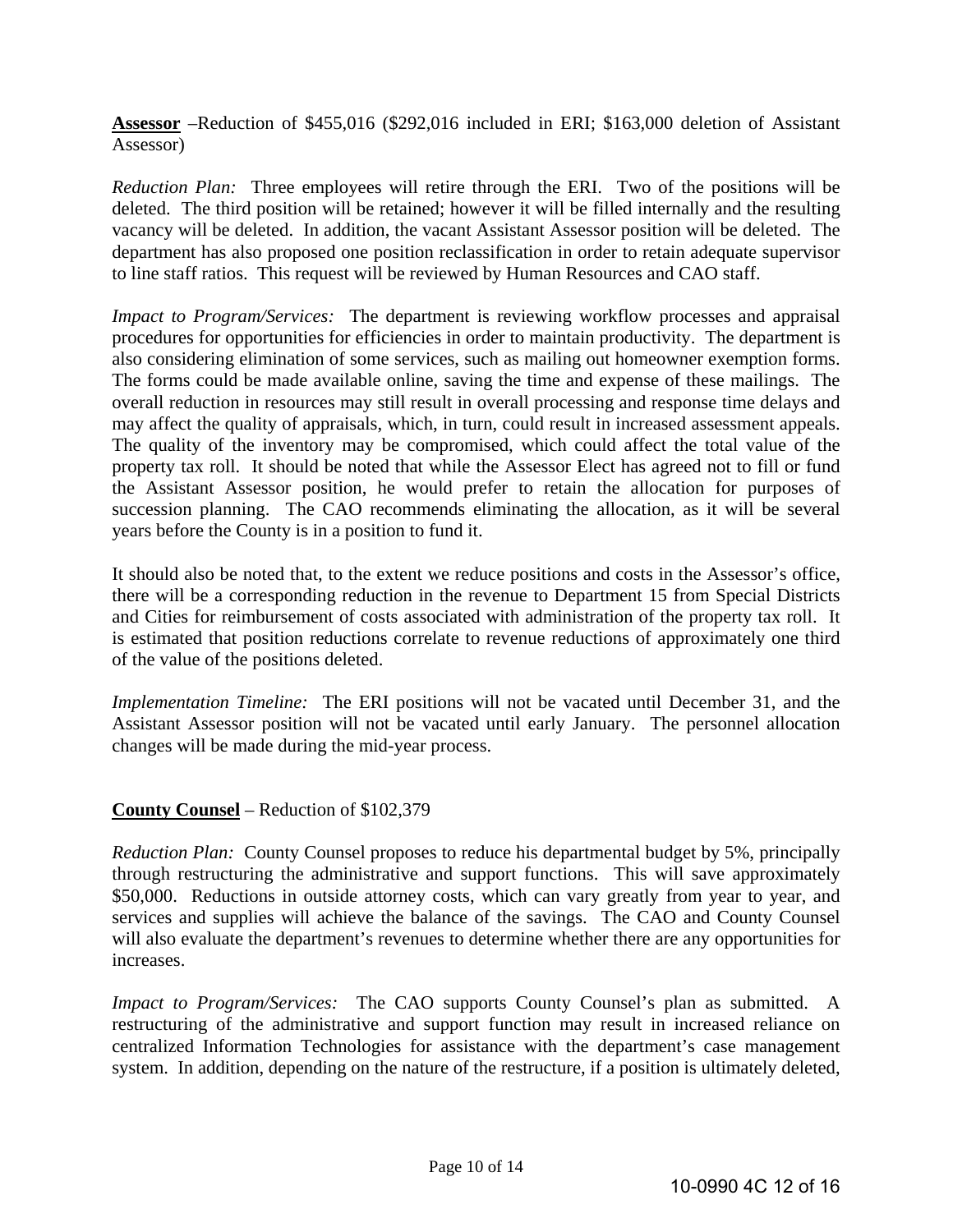the workloads of the remaining staff will increase, which may cause increased processing and response times.

In order to achieve a 10% reduction, the department would have to eliminate of one FTE Deputy County Counsel. The CAO does not recommend this option. The loss of one attorney would result in reduced legal services to County departments generally. In addition, general fund departments may see greater service reduction because Counsel will have to maintain its level of revenues by providing services to department with outside funding sources. Reduced availability of legal advice to County departments presents the potential for, at best, inefficiencies in many departments' routine operations as review of bid documents, contracts, resolutions, and other documents will take longer, and at worst, increased litigation and losses to the County due to insufficient management of legal issues by departments.

*Implementation Timeline:* If position eliminations are required, they will be brought to the Board in the Spring to be effective July 1, 2011. Any other budget changes will be effectuated in the FY 2011-12 Recommended Budget process.

### **Human Resources** - Reduction of \$37,603

*Reduction Plan:* To achieve a 5% reduction in the department's Net County Cost*, a*ppropriations for extra help reception/clerical staff will be eliminated.

*Impact to Program/Services:* The department will have to rotate technician staff through the front desk area to perform tasks such as reception, answering phones, mail distribution, etc. IN addition to inefficiencies created by using more highly paid staff to perform lower level functions, this will reduce the time the technicians spend on payroll form processing, benefits administration, recruitments, and support to analysts. The impact will be longer processing times. In addition, the department will likely continue to struggle with proper tracking of documents and other basic clerical needs due to the lack of staff dedicated specifically to these tasks.

In order to achieve a 10% Net County Cost reduction, the department would have to reduce permanent staff. The CAO does not recommend this option. The current Human Resources staff is already challenged to meet turn around times for payroll paperwork processing, recruitments, reclassification requests, and other routine services to departments. In addition, grievances EEO complaints must be received and addressed in a timely manner.

*Implementation Timeline:* The appropriations will be eliminated through the FY 2011-12 budget process.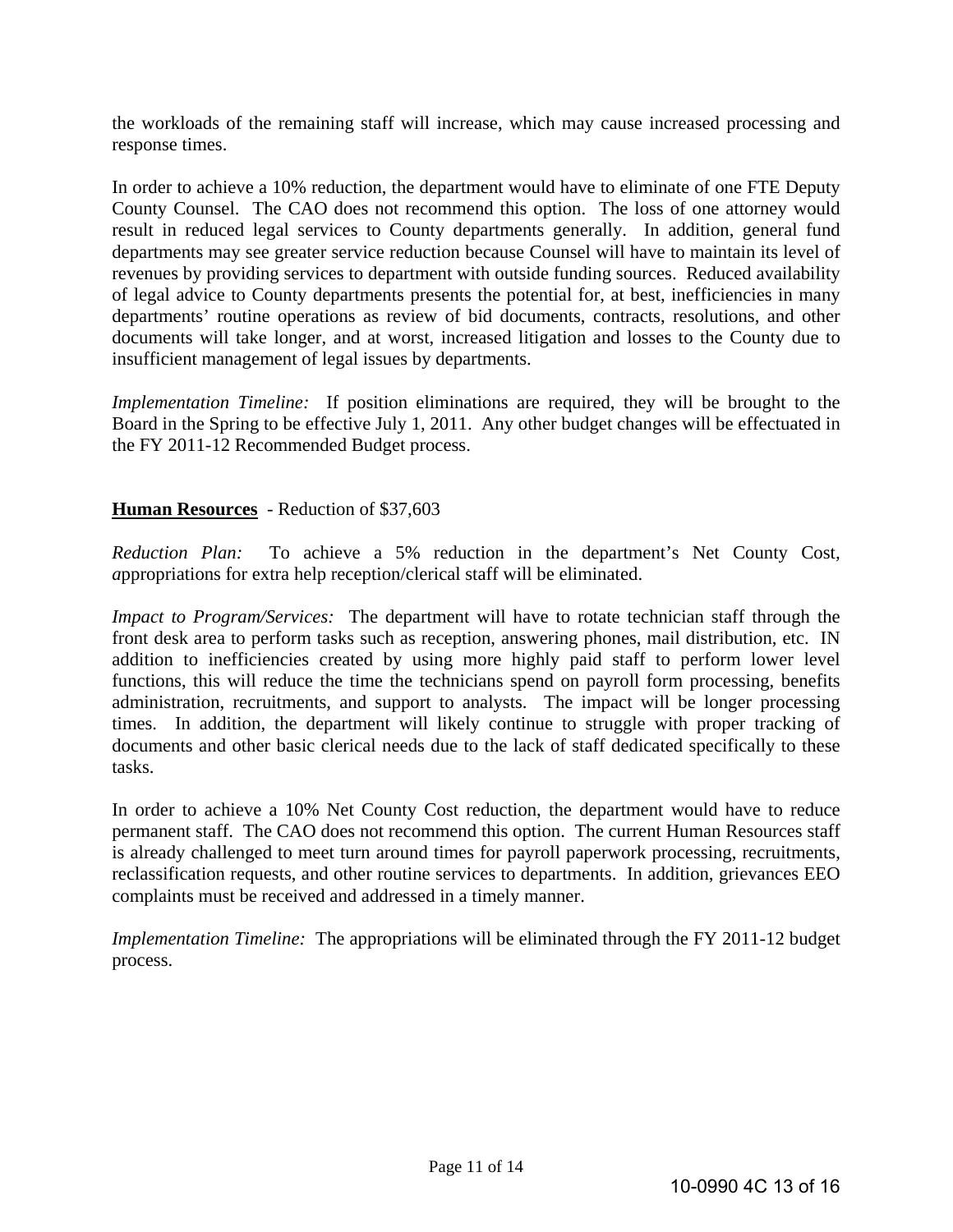**Information Technologies** – Reduction of \$307,532 (\$82K taken at Addenda; \$225K included in ERI)

*Reduction Plan:* The Information Technologies department achieved the reduction through one early retirement reduction made in the addenda and two additional early retirement incentives. One anticipated early retirement incentive did not occur as anticipated; however, one additional application has been received. The recommendation is to eliminate this position.

*Impact to Program/Services:* The Department has reviewed their organizational structure and made adjustments to how they will deliver services with the elimination of these positions. Positions being eliminated are in the areas of telecommunications, computer operations and programming.

*Implementation Timeline:* The two remaining early retirement incentives will be complete by December 31, 2010.

**Recorder Clerk / Elections** – Reduction of \$161,131 (\$131,684 taken at Addenda, \$29K included in ERI)

*Reduction Plan:* The position that was vacated through the ERI will be eliminated, resulting in annual savings \$61,131. This position provided all of the department's fiscal support. In the current fiscal year, this support will be partly shifted to other staff within the department while some of the work will be performed by Information Technologies staff. The Recorder has expressed concerns about the long-term viability of this arrangement. CAO staff and the Recorder are considering other personnel changes which may reduce staffing in other areas in order to dedicate one FTE to fiscal functions. Any such changes will be effectuated during the FY 2011-12 budget process.

*Impact to Program/Services:* The shift of the fiscal workload from the eliminated position to other employees in the department may affect those employees' ability to complete their normal work in a timely fashion.

*Implementation Timeline:* The position deletion will be included in the next personnel allocation change resolution brought to the Board.

#### **Law & Justice Reduction**

**District Attorney -** Reduction of \$508,582 (\$356,526 included in ERI; \$152,056 CAO Reduction Plan)

*Reduction Plan:* The portion of this plan that is attributed to the early retirement incentive (\$356,526) was reviewed with the District Attorney at the time the applications were received. At that time, we agreed to eliminate the positions, but gave the District Attorney some flexibility to use extra help if needed on a limited basis while he worked on a plan to restructure workload in the Department. Currently we have two approved early retirement applications for positions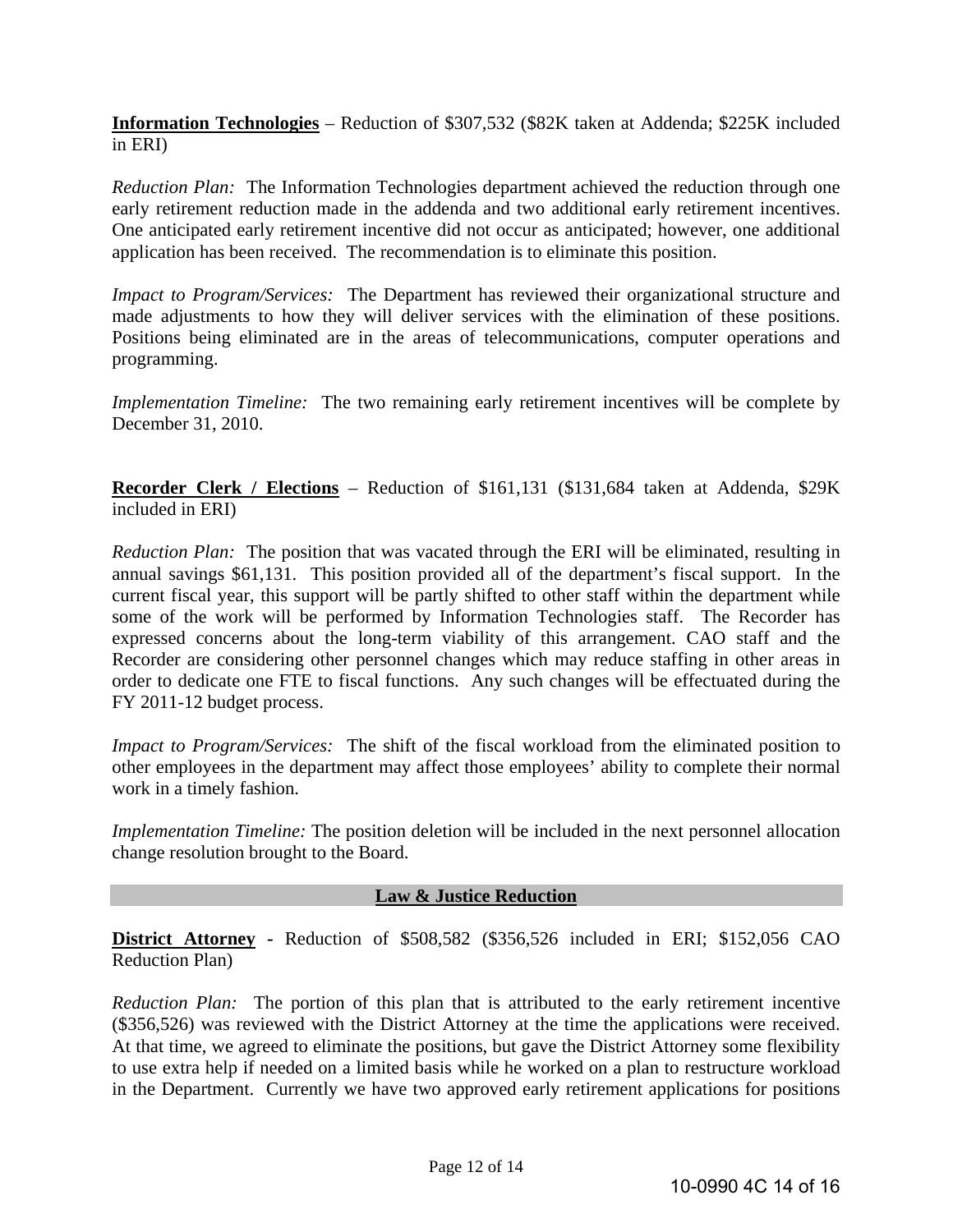located in the South Lake Tahoe office and both will be eliminated. The District Attorney has not submitted a plan to achieve the remaining \$152,056 reduction; however, one additional application for early retirement has been received which will achieve approximately \$75,000 in sustainable savings with the elimination of the position. The remaining \$77,000 will need to be achieved through an additional position reduction.

*Impact to Program/Services:* Two of the early retirement incentives are Investigator positions in the South Lake Tahoe office. The District Attorney has not provided the impact of these reductions and has only indicated that departmental restructuring will need to take place. The third early retirement is in the Victim Witness program. Again, the District Attorney has not indicated what the impact is with the loss of this position.

*Implementation Timeline:* The District Attorney will include reductions of at least \$152,056 in the FY 2011-12 Recommended Budget. Any additional reductions in force will be brought to the Board no later than March, 2011 with an amended Personnel Allocation Resolution.

# **Public Defender** – Reduction of \$74,388

*Reduction Plan:* The Public Defender has not submitted a plan to achieve the reduction and has not had any early retirement incentive applications submitted. There are currently two managers in Placerville and the Public Defender is located in South Lake Tahoe. The CAO's office is recommending the reduction of one management position. It is further recommended that the Public Defender spend at least two days a week managing the Department operations from the Placerville Office.

*Impact to Program/Services:* The reduction of one position will mean a redistribution of workload among the attorney staff of which there are currently fourteen including all three managers. The Department handles approximately 6000 cases a year. Based on an average workload of approximately 400 cases a year that would mean an additional 28 cases per attorney per year.

*Implementation Timeline:* The Public Defender will include reductions of at least \$74,388 in the FY 2011-12 Recommended Budget. Reductions in force will be brought to the Board no later than March, 2011 with an amended Personnel Allocation Resolution.

**Sheriff -** Reduction of \$2,971,993 (\$626,368 taken at Addenda; \$1,213,136 included in ERI; \$1,132,489 CAO Reduction Plan)

*Reduction Plan:* The portion of this plan that is attributed to the early retirement incentives (\$1,839,504)) was developed with the concurrence of the Sheriff. The Sheriff has not yet submitted a reduction plan for the remaining \$1,132,489; however, once the election on November 2, 2010 has been completed and a new Sheriff elect determined, the current Sheriff will work with the Sheriff elect to determine a plan to achieve the remaining \$1,132,489